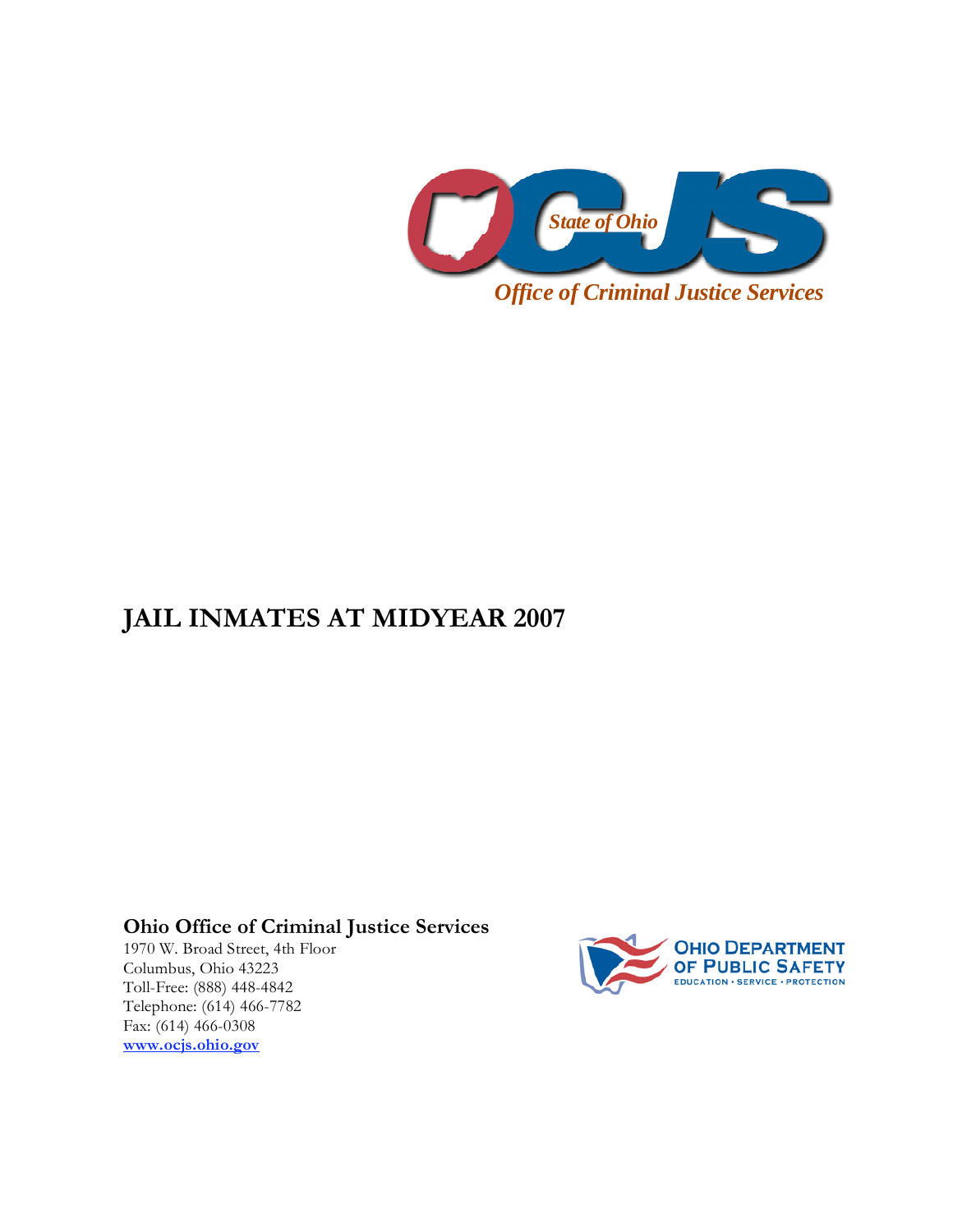## **JAIL INMATES AT MIDYEAR 2007**

In June 2008, the Bureau of Justice Statistics released the report *Jail Inmates at Midyear 2007*. The following data and chart summarize the findings contained in this report. A copy of the full report can be found at: http://www.ojp.usdoj.gov/bjs/pub/pdf/jim07.pdf.

## **Characteristics of local jails**

At midyear 2007, there were 780,581 inmates held in local jails, an increase of 1.9 percent from the year before. At midyear 2007, the jail incarceration rate was 259 per 100,000 population. In all, jails admitted an estimated 13 million persons from mid-2006 to mid-2007.

From 1995 to 2005, the number of jail jurisdictions declined by 123 to 2,876 jurisdictions from 1999 to 2005. The number of small jail jurisdictions (50 or fewer inmates) decreased, while the number of jurisdictions in all other size categories increased during the period.

Jails with an average daily population of 1,000 or more inmates accounted for six percent of all jail jurisdictions but about 52 percent of the jail inmate populations. Between midyear 2000 and midyear 2007, the number of inmates held in local jails increased by nearly 26 percent. Large jail jurisdictions accounted for 62 percent of the total growth in the jail population.

At midyear 2007, jails operated at 96 percent of rated capacity. Larger jails generally had a higher percent of occupied capacity, with jurisdictions having an average daily population of 500 or more operating at about 99 percent of rated capacity. Those jails with average daily populations of fewer than 50 inmates operated at an average 65 percent of rated capacity.

The 50 largest jail jurisdictions held about 29 percent of the nation's jail population. These inmates were operating at about 94 percent of rated capacity at midyear 2007. Jails in Franklin County (Columbus) and Hamilton County (Cincinnati) Ohio were two of the 50 largest jails in the U.S.

- At midyear 2007, Franklin County jail jurisdiction had an average daily population of 2,592 inmates and was at 95 percent of capacity, down from 101 percent at midyear 2006.
- At midyear 2007, Hamilton County jail jurisdiction had an average daily population of 2,351 inmates and was at 90 percent of capacity, down from 97 percent at midyear 2006.